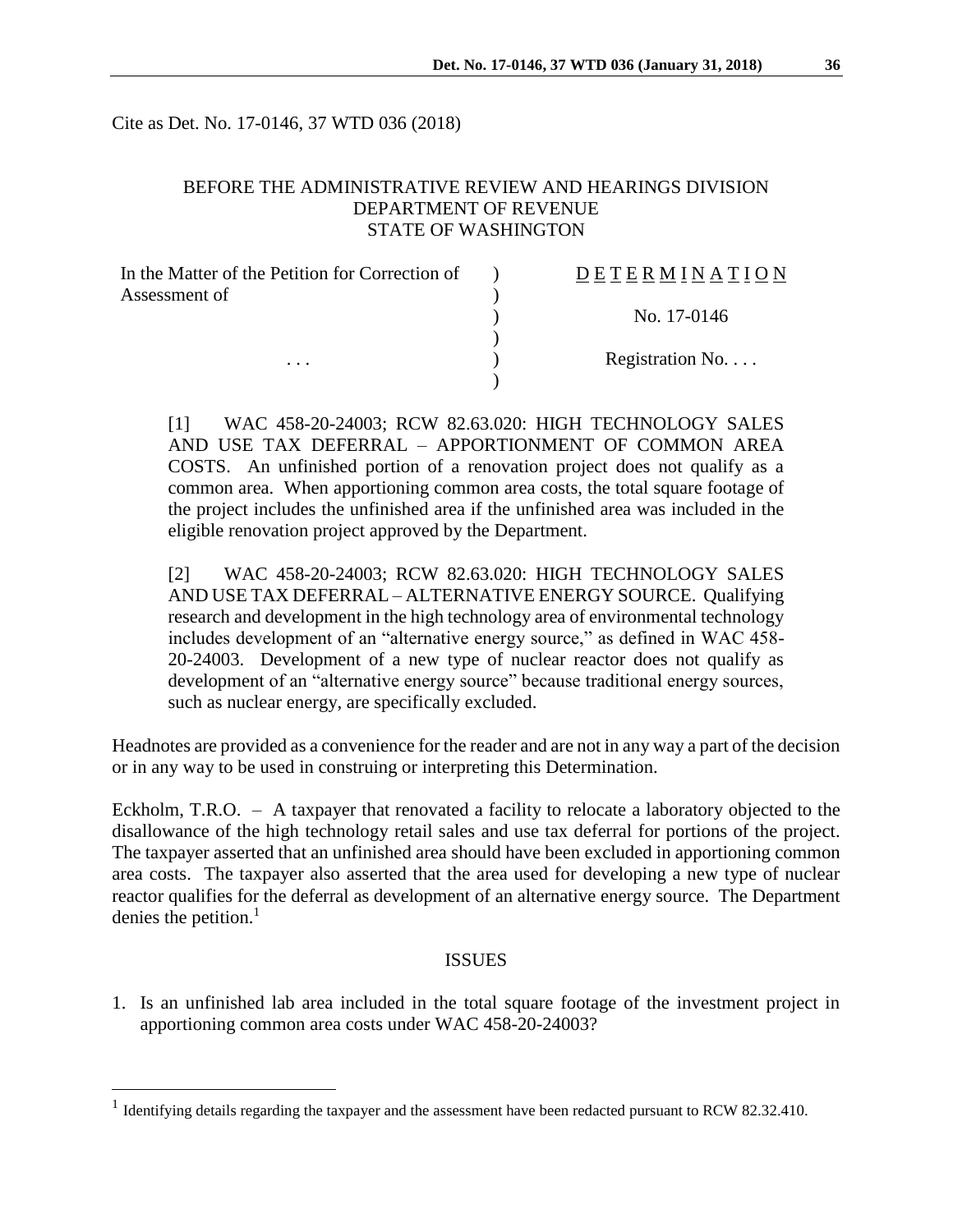2. Does the development of a new type of nuclear reactor qualify as development of an alternative energy source for purposes of deferral under chapter 82.63 RCW and WAC 458-20-24003?

#### FINDINGS OF FACT

. . . (the taxpayer) is engaged in the development of intellectual property in a variety of industry sectors. On October 29, 2014, the taxpayer submitted to the Department of Revenue (the Department) an application for deferral of sales and use tax available to high technology businesses for qualified activities under chapter 82.63 RCW. The taxpayer requested the deferral for renovation of a building where it intended to relocate its lab. Based on the information in the taxpayer's application and correspondence with the taxpayer, the Department estimated that renovation of 82 percent of the building was eligible for deferral. The Department apportioned the total construction costs according to this percentage to determine the eligible construction costs.

The Department issued Certificate # . . . to the taxpayer for eligible construction costs during the period October 29, 2014, through September 30, 2015. The Department granted the taxpayer's request for an extension of the completion date to November 30, 2015. On November 9, 2015, the Department sent a letter reminding the taxpayer of the project completion date and requested that the taxpayer indicate on the incorporated form whether the taxpayer needed another extension. The taxpayer returned the form indicating the project would be operationally complete by November 30, 2015, and provided the requested contact information for the future audit of the project.

In January of 2016, the Department's Audit Division audited the deferral project. The taxpayer provided the Audit Division a tour of the lab on March 29, 2016. During the tour, the taxpayer identified certain areas of the lab used by the taxpayer's affiliates for research in unrelated fields. The Audit Division observed an unfinished, taped-off area where they were not allowed access. This area was labeled "Area . . ." on the site map. The taxpayer indicated that Area . . . would be the physics lab and construction had not started. The taxpayer indicated the physics lab would be a future building project.

In April 2016, the taxpayer corresponded with the Audit Division through email to clarify how the taxpayer used all of the separate areas within the lab. The Audit Division requested this information to determine the designation of each area as common area, qualified space, or nonqualified space. The taxpayer indicated that the construction of the physics lab did not start until after the project completion date and the city had not issued the building permit for this area until January 2016. The Audit Division confirmed with the lab architect that the physics lab area was 11,001 square feet.

The taxpayer emailed the Audit Division at the end of April 2016 and indicated that the physics lab was now completed, and asked if the Audit Division could return for another site inspection. The Audit Division responded that further inspection was not necessary because the taxpayer did not complete construction of the physics lab by the certificate completion date of November 30, 2015, and the area was not qualified for the deferral.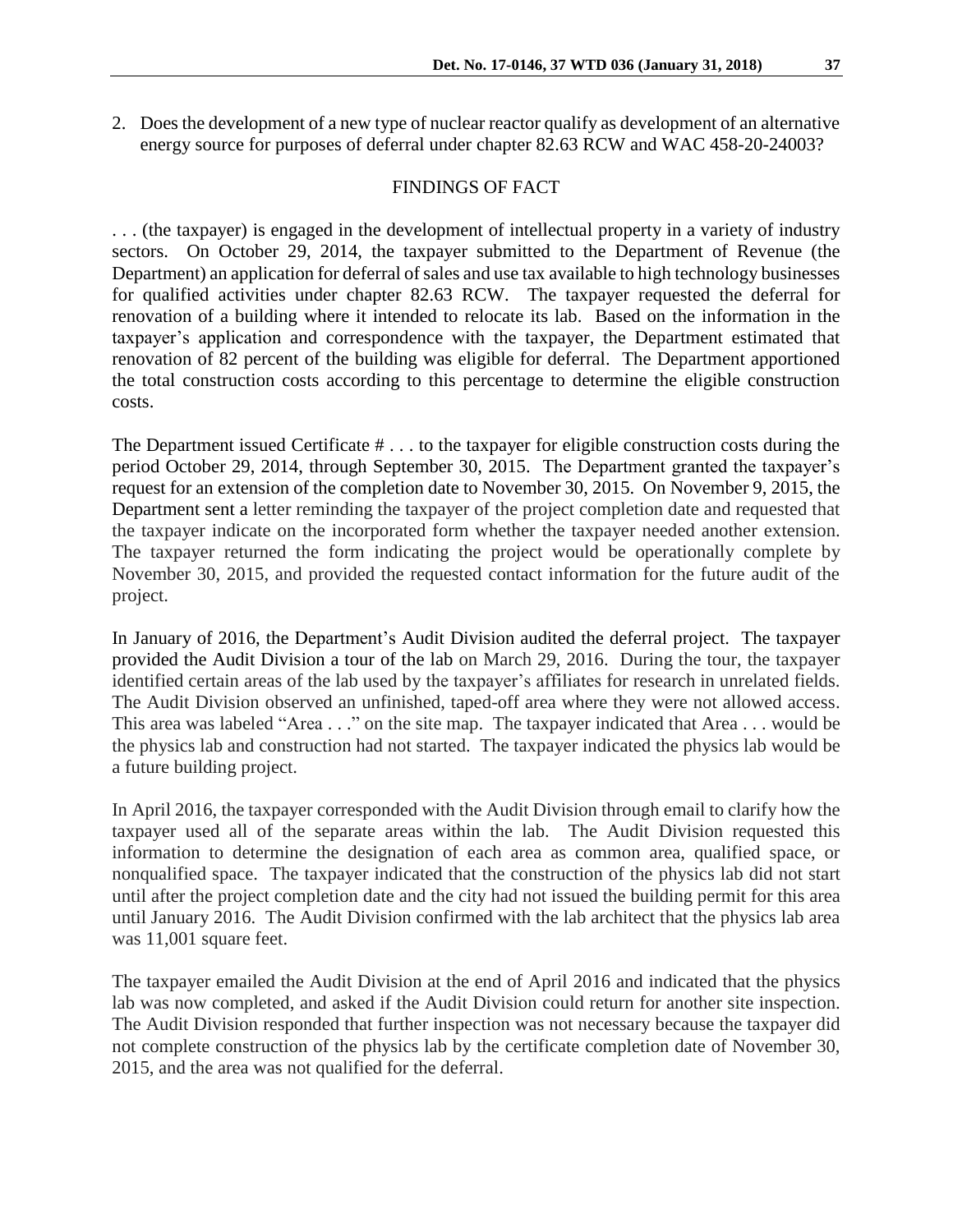The Audit Division designated as common areas the break room and conference room, and areas devoted to circulation throughout the lab. The Audit Division included the mezzanine area in the circulation area because it is used to access other areas of the lab.

The Audit Division determined that certain areas of the lab used by the taxpayer's affiliates were not qualified for deferral because they are not used for qualifying R&D technology. One of the nonqualified areas is used by a taxpayer affiliate  $[Affiliate]$ ... for the development of . . . a new type of nuclear reactor. [Affiliate] describes the [new type of nuclear reactor as being fueled in a novel way, and offers advantages that current nuclear reactors do not possess].

. . .

 $\overline{a}$ 

[Affiliate states that the new type of nuclear reactor will produce more energy while using less fuel and producing less waste.].]

The Audit Division determined that [Affiliate] was engaged in the development of a nuclear power source, specifically excluded from qualifying alternative energy sources under WAC 458-20-  $24003(3)(e)(v)(C)$  (Rule  $24003(3)(e)(v)(C)$ ).

Because the building included both qualified and nonqualified areas, under Rule 24003(4)(e), it was necessary to apportion the costs of the common areas. The Audit Division used the apportionment methodology under Rule 24003(4)(f)(iii) by taking qualifying square footage of the project (excluding common areas) divided by total square footage of the project (excluding common areas) to generate a percentage, which was then applied to total construction costs.<sup>2</sup>

The Department issued an assessment against the taxpayer of use tax and/or deferred retail sales tax on the nonqualifying expenditures and interest in the total amount of  $\$\dots$ <sup>3</sup>

The taxpayer sought review of the assessment. The taxpayer asserted that the Audit Division should have excluded the physics lab area from the total square footage of the project in apportioning common area costs because the unfinished area was not part of the construction area encompassed by the deferral certificate. The taxpayer also asserted that the physics lab area should have been excluded as a common area because it was used for impromptu meetings and additional lunch space similar to the use of the conference and break rooms. The taxpayer indicated that the Audit Division designated the mezzanine area as a common area and it was also unfinished, so the fact that the physics lab was unfinished should not prevent it from qualifying.

In addition, the taxpayer asserted that [Affiliate] is developing an energy source that is unique from what is currently available today and cannot be considered the same as the nonqualifying traditional energy source referred to as "nuclear power" in Rule 24003(3)(e)(v)(C). The taxpayer

 $2$  [RCW 82.63.065 expressly states that the Department may adopt rules to administer the tax deferrals for high technology businesses.]

<sup>3</sup> Document No. . . . , issued on May 26, 2016, included assessments of use tax and/or deferred sales tax of \$ . . . and interest of  $\$\dots$ , for a total amount of  $\$\dots$ .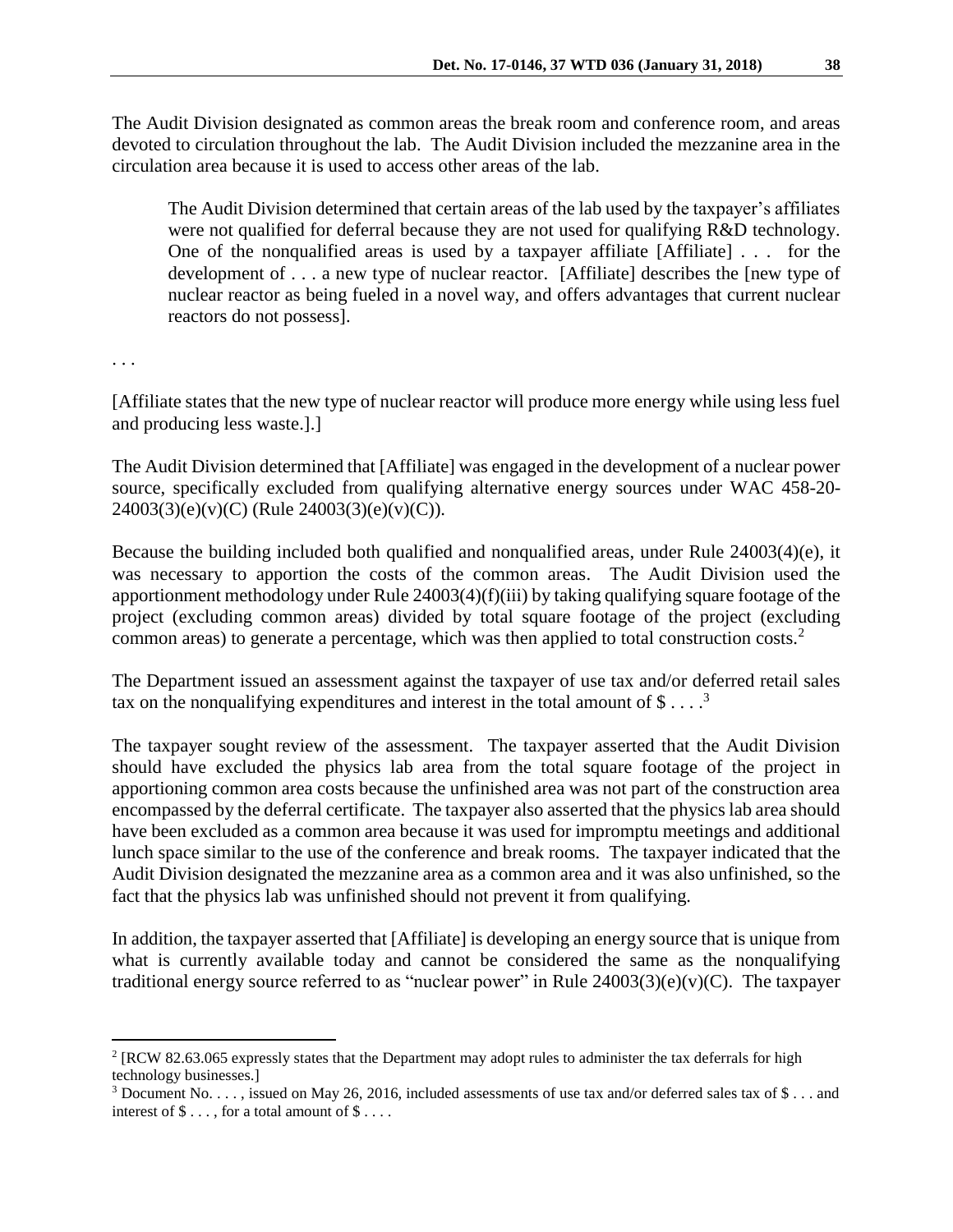indicates that in some ways the [new type of nuclear reactor] relies on principles of traditional nuclear energy but that it is a fundamentally different [technology.]

### ANALYSIS

Chapter 82.63 RCW establishes a retail sales and use tax deferral program to promote high technology R&D and pilot scale manufacturing in the fields of advanced computing, advanced materials, biotechnology, electronic device technology, and environmental technology. The tax deferral applies to sales and use taxes imposed on the construction, expansion or renovation of qualified buildings, and acquisition of qualified machinery and equipment, used in pilot scale manufacturing or qualified R&D. *See* RCW 82.63.045.

A party must submit an application for tax deferral to the Department before initiation of construction of the investment project. RCW 82.63.020(1). The Department's application process is described in Rule 24003, the administrative regulation that administers the high technology sales and use tax deferral program. The applicant must provide the required information regarding its investment project on the Department's form and submit the completed form to the Department. Rule 24003(5). Based on the information provided by the applicant, the Department will determine if all or a portion of the project qualifies for the tax deferral. *Id.*

If the Department approves the application, in whole or in part, the Department will issue to the applicant a sales and use tax deferral certificate on the eligible investment project. Rule 24003(7). The certificate will state the amount of tax deferral for which the recipient is eligible and the date by which the project will be operationally complete. *Id.* Applicants may request amendment of the application or certificate based on certain grounds, including when the project will take more time than originally stated or because of changes in the project. Rule 24003(10). A recipient must notify the Department when the project is operationally complete. Rule 24003(11)(a). After appropriate investigation, the Department will certify the project as operationally complete; not certify the project; or certify only a portion of the project. *Id.* If the Department determines that an investment project is used for purposes other than qualified R&D or pilot scale manufacturing, the recipient must repay all or a proportional part of the deferred taxes. RCW 82.63.045(2); Rule  $24003(11)(b)$ .

#### Apportionment of common area costs.

Here, the taxpayer requested the deferral for renovation of a building where it intended to relocate its lab and provided its estimated construction costs. The taxpayer's application for deferral included the renovation of the entire building and did not specify any exclusions. Under Rule 24003(5), the Department determined the portion of the building renovation eligible for deferral based on the information provided by the taxpayer during the application process. The Department did not exclude the physics lab from the eligible portion of the project covered by the deferral certificate.

The taxpayer asserts the Audit Division incorrectly apportioned the costs for areas used in common by including the unfinished physics lab area. Where a building is used partly for qualified R&D or pilot scale manufacturing, and partly for nonqualified purposes, apportionment of the common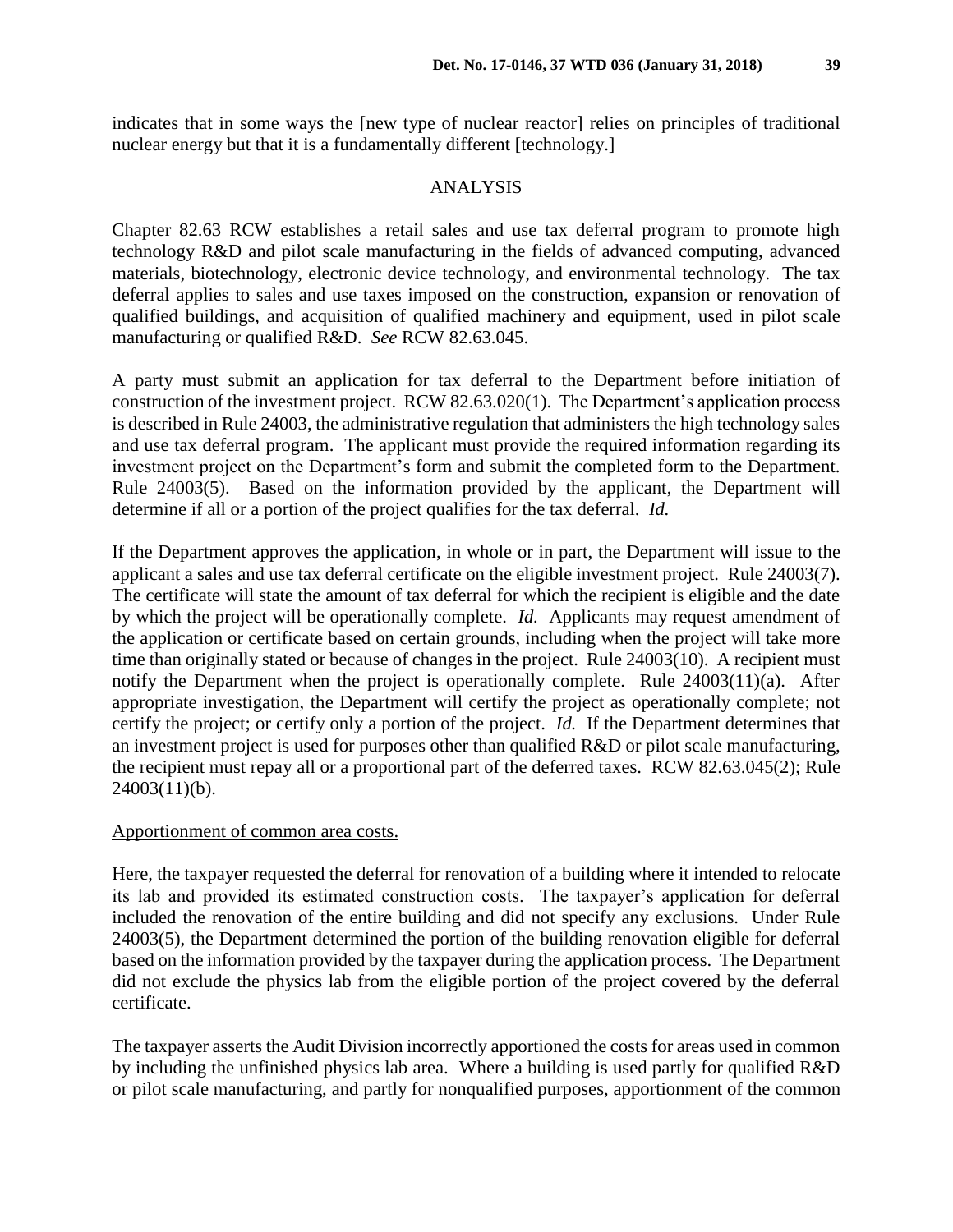area costs is necessary. RCW 82.63.010(14); Rule 24003(4)(e). The Audit Division used the apportionment methodology under Rule 24003(4)(f)(iii), by taking qualifying square footage of the project (excluding common areas) divided by total square footage of the project (excluding common areas) to generate a percentage, which was then applied to total construction costs. The Audit Division correctly included the square footage of the physics lab in the total square footage of the project because it was part of the eligible renovation project approved by the Department and covered by the deferral certificate. The taxpayer declined the opportunity to seek an extension of the certificate period for any uncompleted construction and affirmed the project would be operationally complete on November 30, 2015. The taxpayer's failure to complete construction in the physics lab area within the deferral period does not render the area excluded from the total square footage of the investment project covered by the certificate.

The Audit Division also correctly concluded that the physics lab area was not a common area. Rule 24003(4)(f)(iii) describes areas used in common as "hallways, bathrooms, and conference rooms." The taxpayer asserted that it used the unfinished physics lab area for impromptu meetings and additional lunch space similar to the use of the conference and break rooms. The common areas described in Rule 24003(4)(f)(iii) do not encompass unfinished space and such a space would not be suitable to hold meetings and take breaks. In any event, the taxpayer has never indicated that the physics lab would be used as a common area after construction was completed. Based on the facts presented, the Audit Division correctly excluded the physics lab space from common areas.

## Area used for development of nuclear power source.

The Audit Division determined that certain building areas used by the taxpayer's affiliates were not qualified for deferral because the entities did not use the areas for qualifying R&D technology. The taxpayer sought review of the area used by [Affiliate] for development of [the new type of nuclear reactor], asserting that it qualifies as environmental technology as development of an alternative energy source. The Audit Division relied on Rule  $24003(3)(e)(v)(C)$ , which specifically excludes development of a nuclear power source, a traditional power source, from alternative energy sources.

"Environmental technology" is defined as "assessment and prevention of threats or damage to human health or the environment, environmental cleanup, and the development of alternative energy sources." RCW 82.63.010(8). The terms used in this definition are further explained in Rule  $24003(3)(e)(v)(C)$ . The rule describes "alternative energy sources," as follows:

Alternative energy sources are those other than traditional energy sources such as fossil fuels, nuclear power, and hydroelectricity. However, when traditional energy sources are used in conjunction with the development of alternative energy sources, all the development will be considered the development of alternative energy sources.

Rule  $24003(3)(e)(v)(C)$ .

The taxpayer concedes that [the new type of nuclear reactor] is a nuclear power source but asserts that [Affiliate] is developing an energy source that is unique from what is currently available today